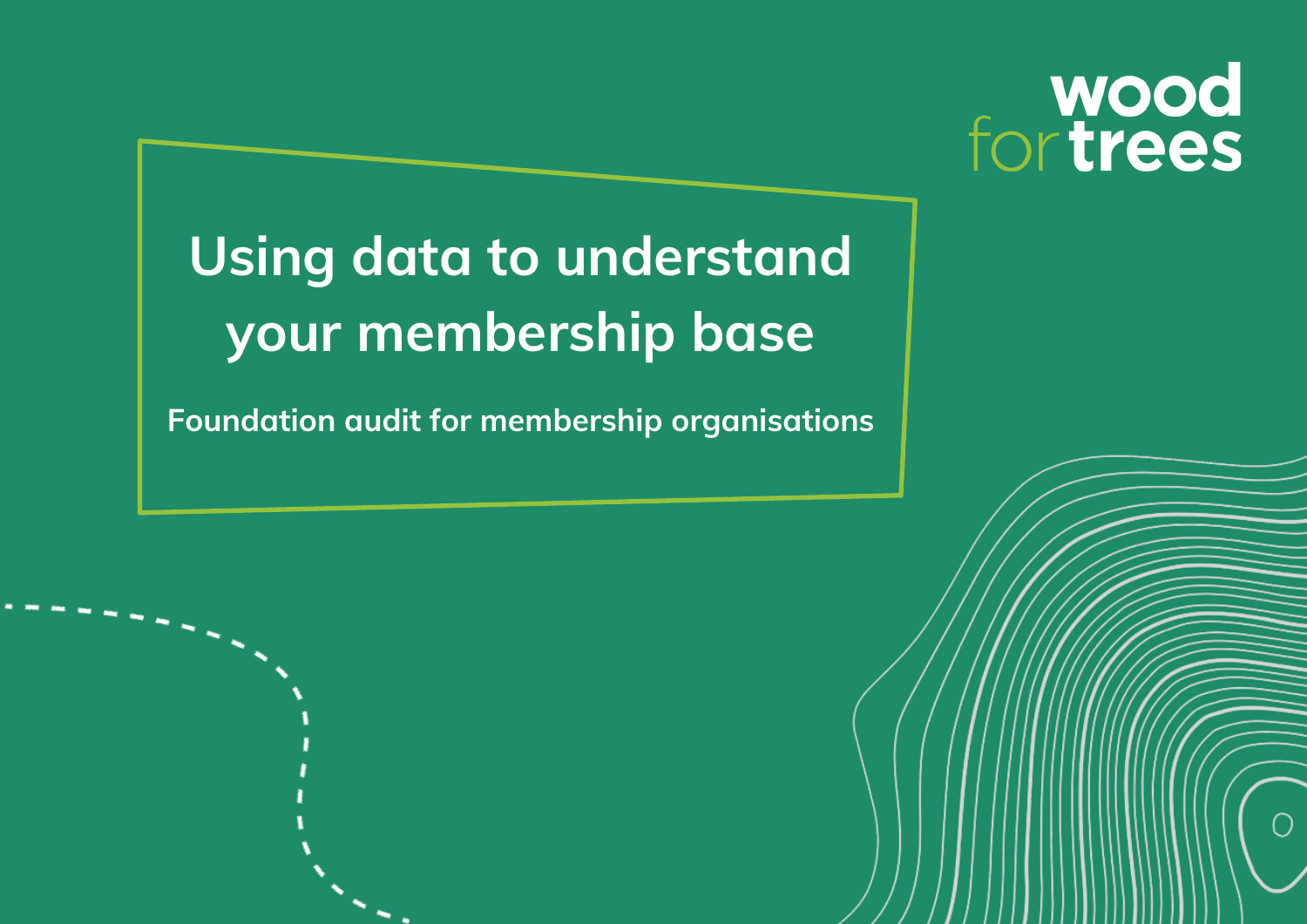## wood<br>for trees

### **What is a foundation audit?**

A wealth of information about members is often locked away in CRM systems. A foundation audit by Wood for Trees drills into the data held by membership organisations to give a full picture view of your base and deliver actionable insight.

We seek to uncover the demographics and activities that underpin your members. What do your members look like and how do they interact with you?

Understanding who your members are and what they do will help you engage with them better, deliver on their requirements and, ultimately, drive more value from your organisation.

A Wood for Trees foundation audit aims to answer common questions, such as:

- How many members do you have and how does this change over time?
- How do your members engage with you?
- What do your members look like and does this vary with levels of engagement?
- How much and how often do members engage with your services?
- Who are your most and least engaged members?

Being equipped with optimised member data at your fingertips allows you to make more informed, strategic decisions, whilst discovering new opportunities.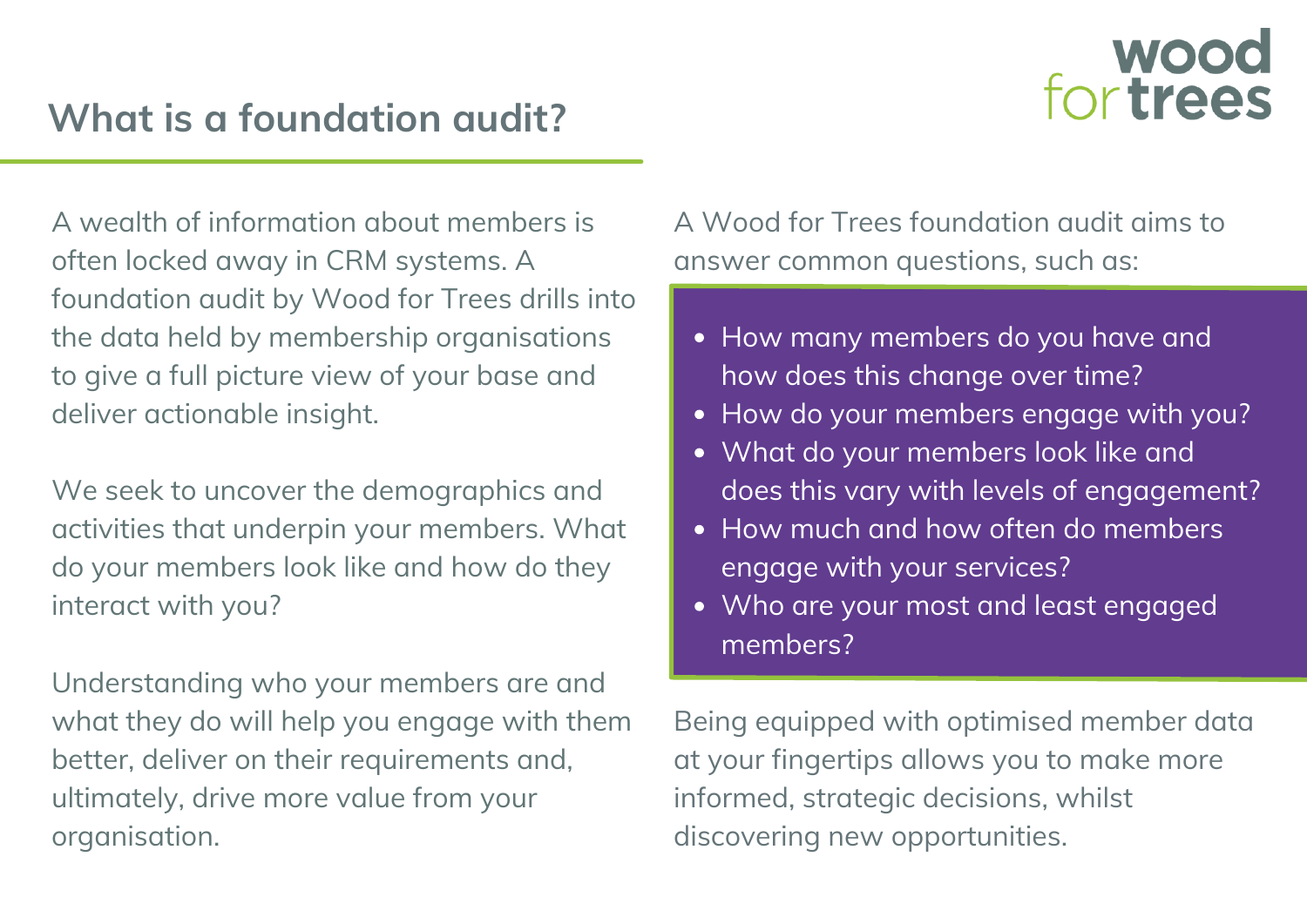## wood<br>for trees

### **Foundation audit process**

The foundation audit combines four key elements designed to unlock the value in your data, align to your organisational objectives and deliver clear and actionable insight in an easy to digest manner.



#### **1. Data discovery**

We gain an understanding of what data and systems exist and what they're used for.

#### **2. Data interviews**

Interviews take place between Wood for Trees staff and the wider organisation to discover data capabilities and stakeholder objectives.

#### **3. Data analysis**

Our expert analysts consolidate and optimise the data using advanced software and systems to provide insight and knowledge about your members and their behaviours.

#### **4. Data presentation**

We produce a comprehensive foundation audit report and present our findings and recommendations using data visualisation to your team.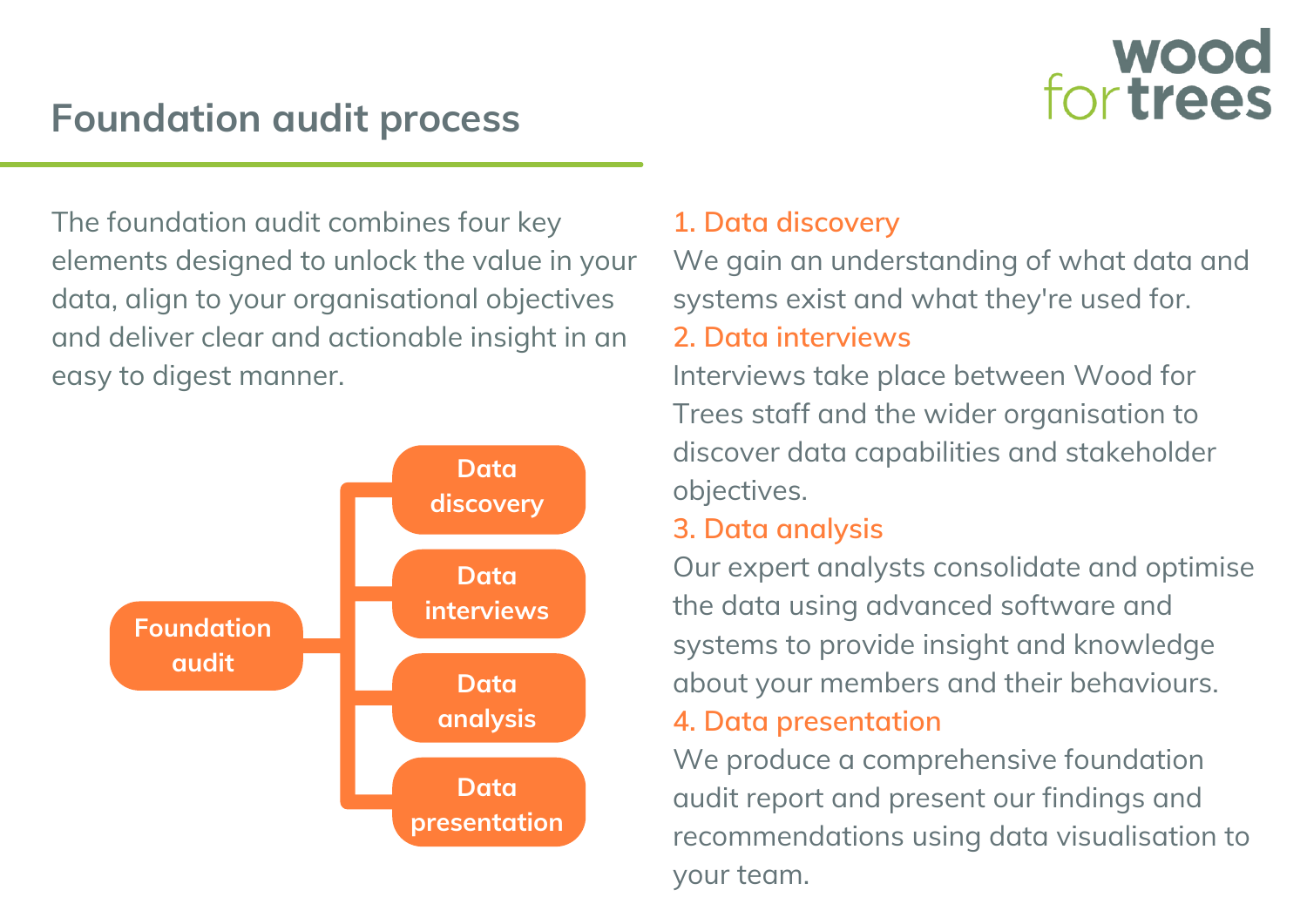#### **Next steps**

The foundation audit is just the beginning of your data journey and it's important you continue to use, and build on, the insights. Our recommendations will provide a roadmap of next steps and we'll work with you to deliver the outcomes.

Following a foundation audit, we often support membership teams in two key areas: reporting and contact optimisation.

## wood<br>for trees

#### **Reporting**

We can help make the information we uncover more readily available to all users. We've vast experience in developing reports that can sit at the top of your CRM system to deliver key trends and KPIs. We also have our own reporting tool, InsightHub, which allows us to make these reports available through a simple web log in and interface.

#### **Contact optimisation**

We can help segment and prioritise the targeting of your communications so that they're sent to the most relevant audiences across your membership. This includes building segmentations and simple rules based on selection criteria through to data modelling and utilising next best action tools.